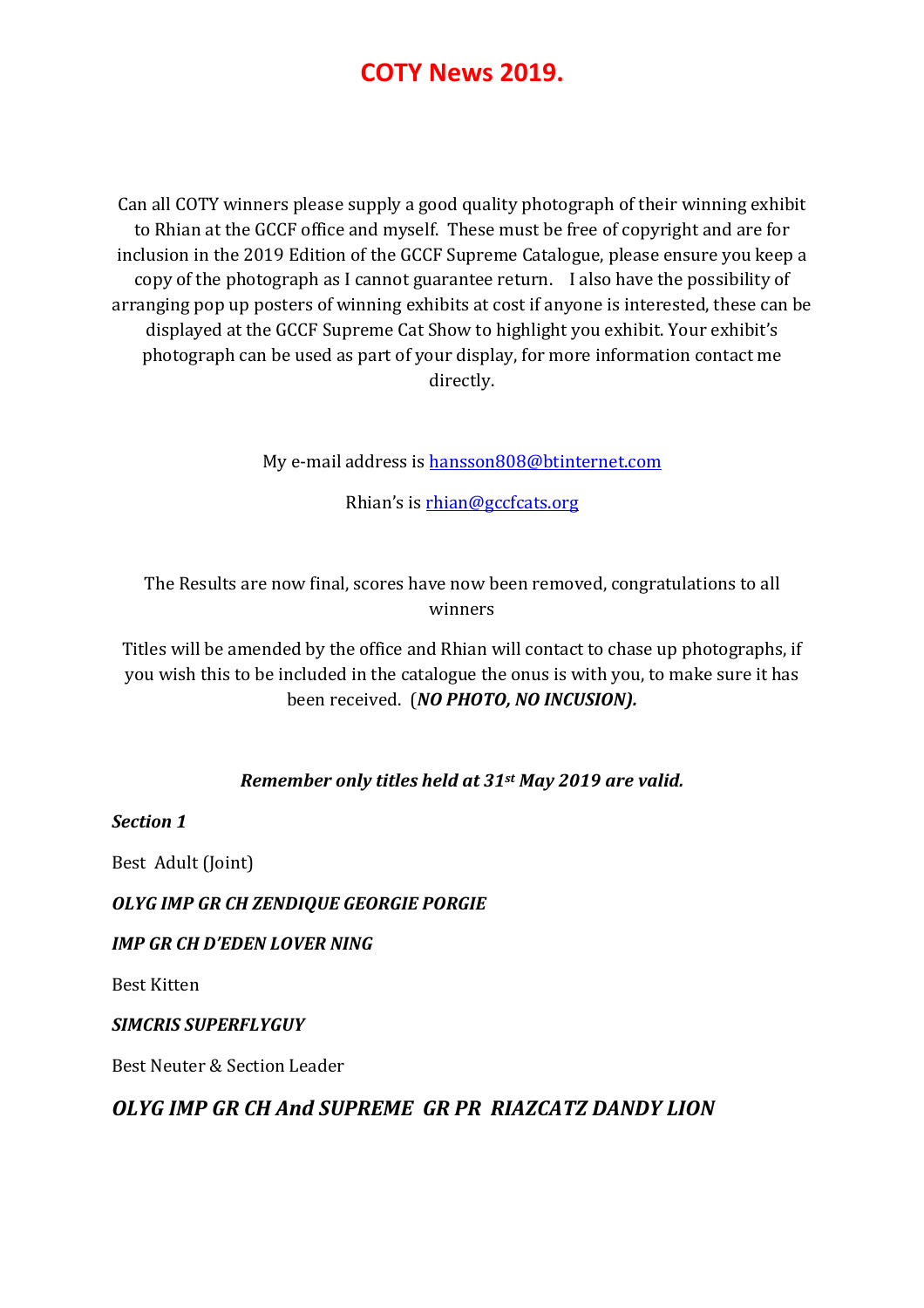#### Section 2

Best Adult

#### IMP GR CH MUSRAFY YURI GAGARIN

Best SLH Kitten

#### MYLWARD XCERCON

Best SLH Neuter & Section Leader

# UK AND OLYMPIAN GOLD IMPERIAL GRAND PREMIER KASSARO **CISOCOKID**

#### Section 3

Best Adult Section Leader

# OLYB IMP GR CH FERGAN CHIVAS REGAL

Best British Kitten (Joint)

#### XZIBIT BEAR HUG

#### AUREUS SNOW PATROL

Best British Neuter

#### OLYG IMP GR PR XZIBIT HIGH VOLTAGE

#### Section 4

Best Adult, Joint Section Leader

## OLYB IMP GR CH MELKELTER GALIYA GERTRUDA

Best Kitten

#### CH ROGUS MILLYMOLLYMANDI

Best Neuter, Joint Section Leader

# IMP GR CH AND OLYB IMP GR PR JUSARKA THAI LILAC PROMISE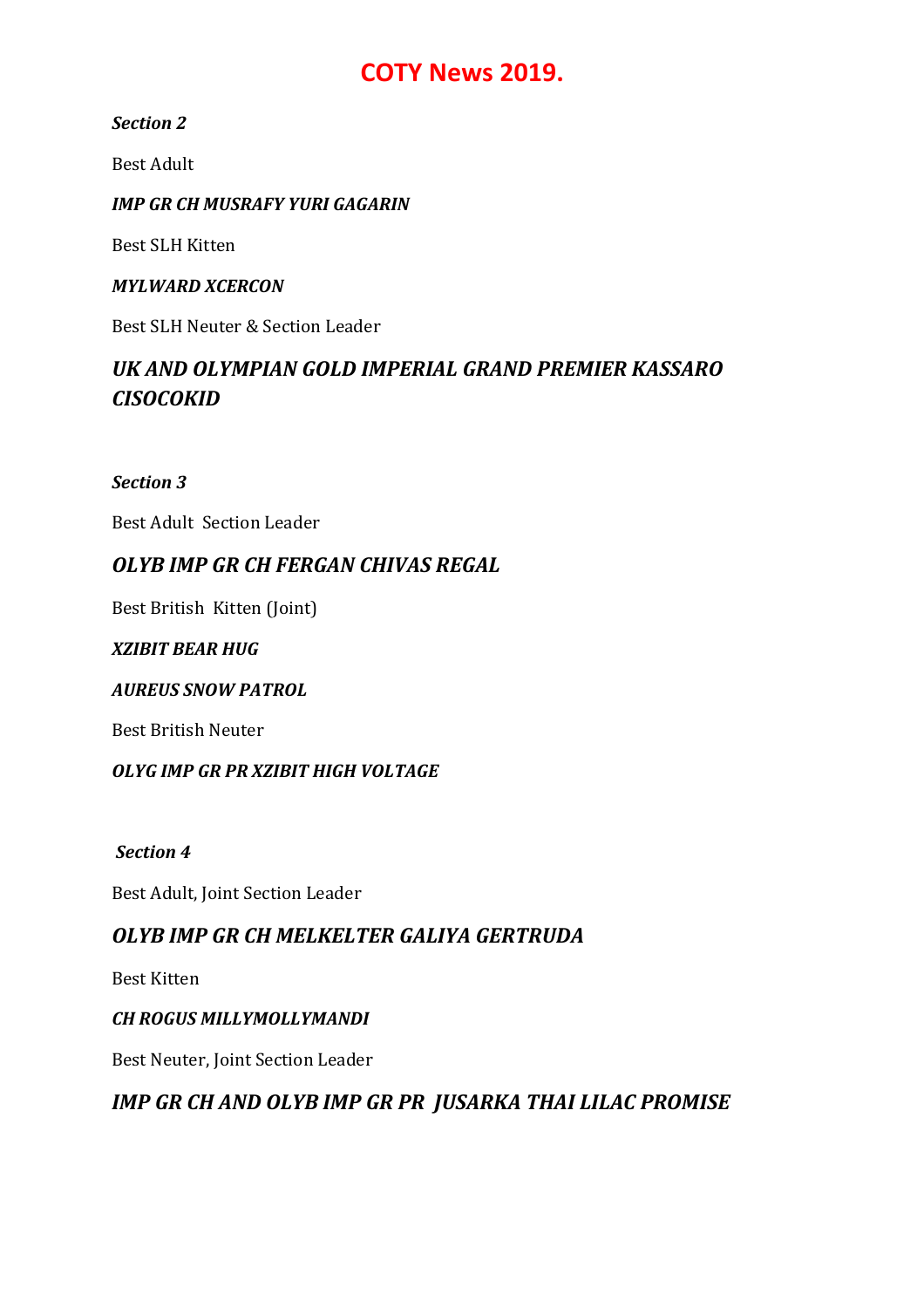#### Section 5

Best Adult & Section Leader

### UK OLYS IMP GR CH AUREUS FIRECRACKER

Best Kitten

#### SUPURRNOVA FERNANDO

Best Neuter

#### IMP GR CH & IMP GR PR TEIGNAGE PAPARAZZI

Section 6

Best Adult

#### UK OLYB IMP GR CH PASHTAN VAVAVOOM

Best Kitten

#### OSTERFERN SHALEIMAR

Best Neuter, Joint Section Leader

## OLYS UK IMP GR PR PIPPASTRO I HAVE CINNED

Joint Section Leader

## IMP GR CH AND GR PR KAMIK THE RED PIMPERNEL

Best Household Pet & Section Leader

## SK OLYS IMP GR MC BUBBLE SPICE

Best Pedigree Pet

OLYB IMP GR MC HENRY

#### Overall Adult Winner;

## UK OLYB IMP GR CH PASHTAN VAVAVOOM